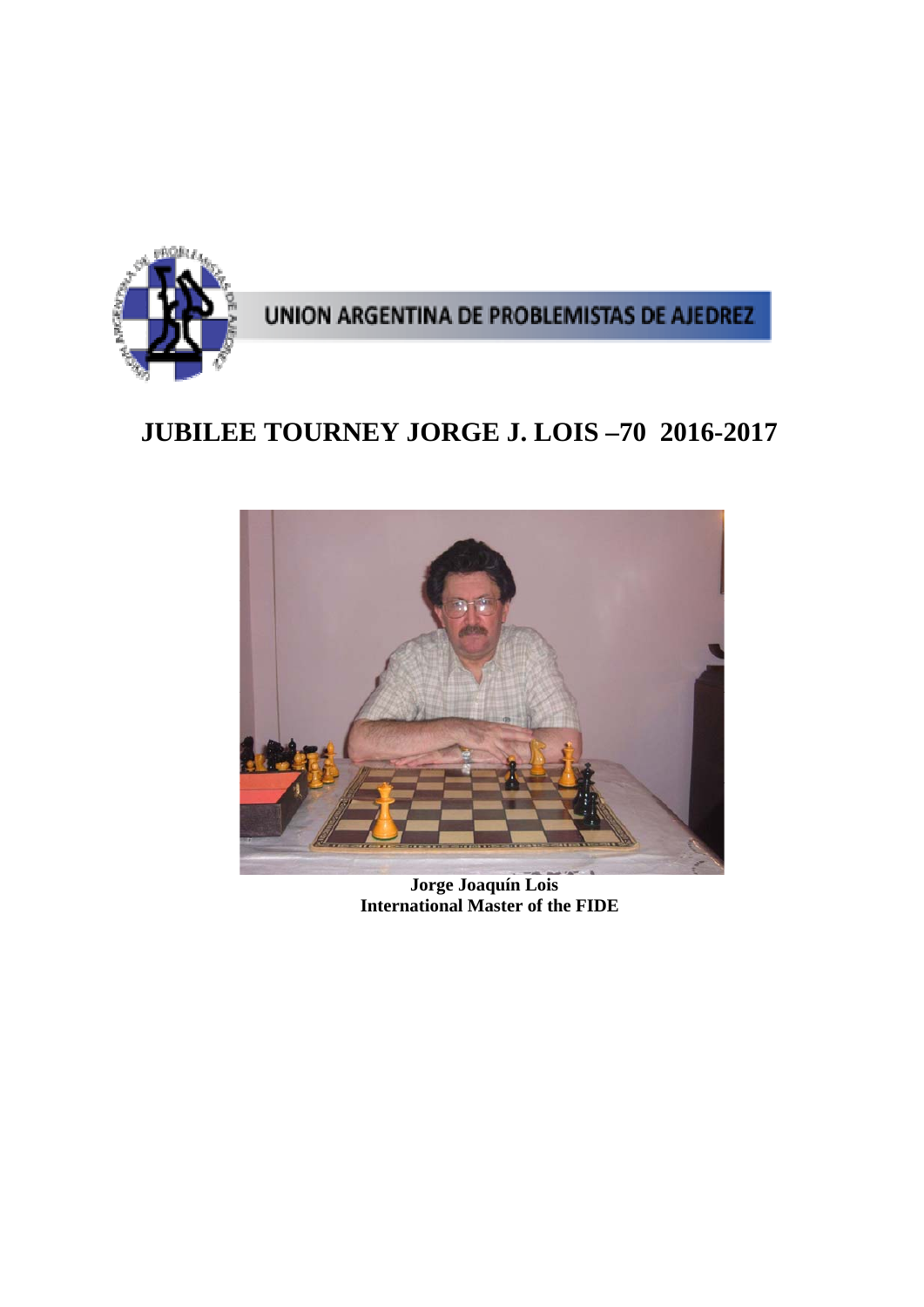# **Introduction**

I received 41 entries H#2, 51 entries H#2.5-3, 36 entries H#3.5-n and 8 entries Proof game from the Tourney Director, my friend Mario G. García, editor and director of web page Unión Argentina de Problemistas de Ajedrez (UAPA) whom I thank a lot.

I solved all the incoming problems, so as to gain insight into the details of the positions. In my opinion there are three fundamental parameters to evaluate a composition: thematic strategy, the way that strategy is implemented, including secondary themes; and the construction/presentation of the idea. Above these, the unavoidable personal appreciation comes into play and one has to face the challenge of being as objective as possible when making the judgement.

I am very grateful to all the participants and I congratulate those whose compositions appear in the award.

# **Section: H#2**

### **Participants**

[31 composers from 13 countries with 42 entries]

Azerbaijan (V. Zamanov 20, 21, 22) France (P. Tritten 5) Germany (D. Müller 23) Italy (A. Armeni 10) Kazajistán (N. Akimov 26) Morocco (M. Jamal Elbaz 9, 13) Poland (S. Milewski 1) (J. Marciniszyn 38) (J. Matlak 39) Russia (V. Medintsev 6, 7) (V. Barsukov 11) (A. Skripnik 14) (I. Antipin 19) (M.Gershinsky & A.Pankratiev 30, 33, 34) (A.Ivunin & A.Pankratiev 31, 32, 35, 36, 37) Slovakia (A.Bidlen 2) (K.Mlynka 12) (A.Fica & Z. Labai 17) (M. Svitek & Z. Labai 18) Spain (L. Gomez (15, 16) Sweden (C. Jonnson 3) Switzerland (A. Schönholzer 8) Ukraine (A. Spitsin 4) (V. Sysonenko 24, 25, 27) (N. Kolesnik & V. Semenenko 28) (N.Kolesnik & R.Zalokotsky 29) (A.Semenenko & V.Semenenko 40) (Y.Bilokin 41,42)

### **Comparisons and Comments**

- **13** 1n5q/b4prn/8/2NkP3/1P2p1R1/8/b7/r3R1KB (7+10) h#2 3.1.1.1. Yosif Krikheli, 1.Turnier der Solidarität 1971, 3. Preis - 1.Sg5 Rgxe4 2.Sh7+ Rg4# 1.Kd4 Sxe4 2.Kd5+ Sc5# 1.Bb1 Rexe4 2.Ba2+ Re1#
- **19** 1nR5/1K2n1p1/3pP3/1p1kp3/R3p3/1r1b3B/2q1p3/b1r3Q1 (6+14) h#2 3.1.1.1. Viktor Chepizhny, JT C.Feather-60 (Orbit 2007-2009), 6<sup>th</sup> Prize - 1.Sa6 Qc5 2.dxc5 Rd8# 1.Sg8 Rd4 2.exd4 Qg5# 1.Rc3 Rcc4 2.bxc4 Ra5#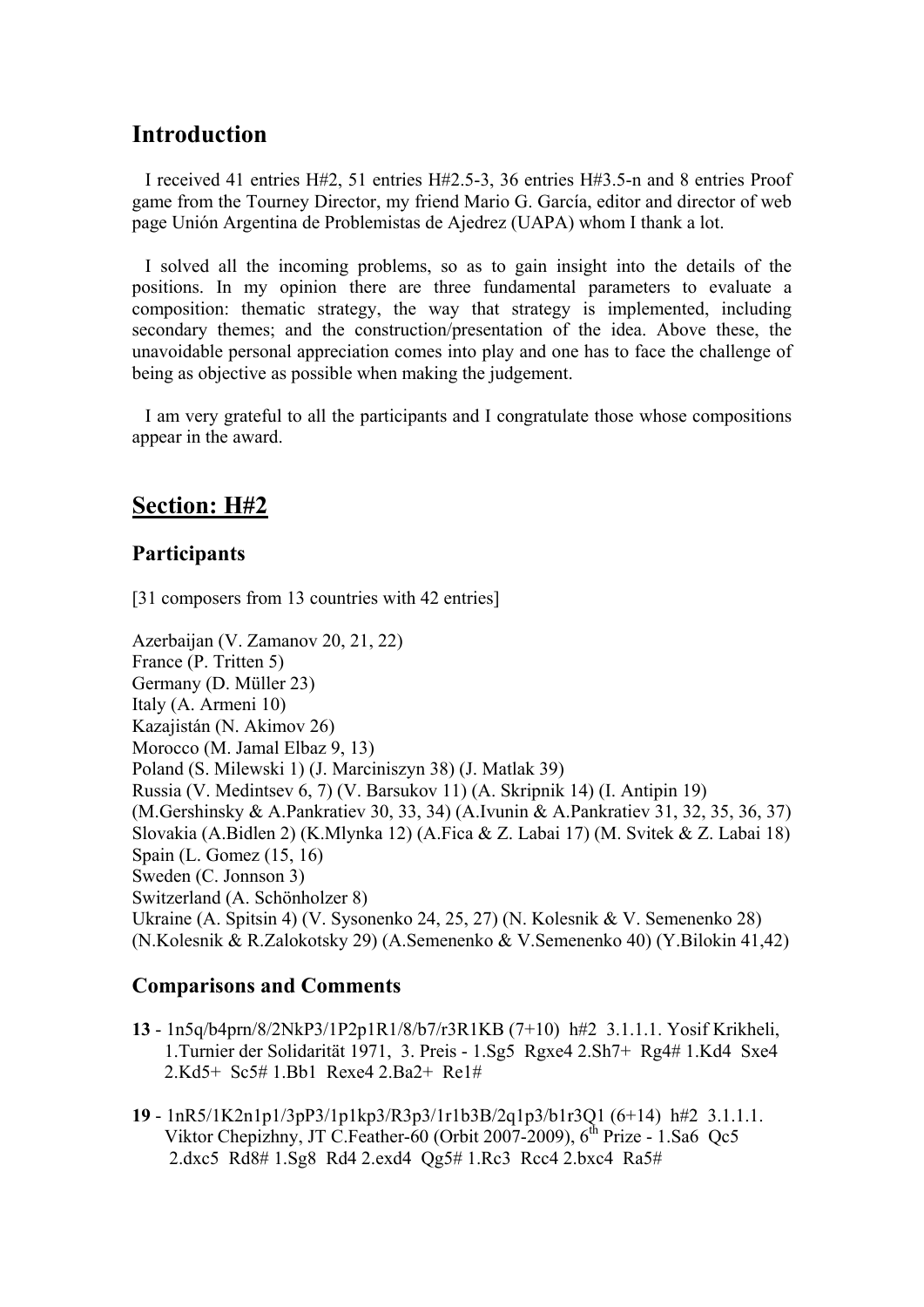### **Judgment**



**1st Prize: Nikolai Kolesnik & Valery Semenenko (Ukraine) No. 28** 

1. Qxd6 Rg6 2. Kxd3 Re6# 1. Qxg7 Bc5 2. Kxc3 Bb6#

Hideaway of the bQ. The bQ controls two potential white batteries, so bQ must capture the potential front piece of one of such batteries for losing control of the other.

### **2nd Prize: Vitaly Medintsev (Russia) No. 6**

1. Bb3 Rg5 2. Rxd3 Sb5# (Se2?) 1. Bc5 Be1 2. Qxd4 Sb4# (Sf4?)

Black captures the front piece of a battery for self-pinning and canceling the control on the mating battery, which must take care for avoiding the freedom of the self-pinned piece.

### **3rd Prize: Aleksandr Semenenko & Valery Semenenko (Ukraine) No. 40**

1. Og4 Rc4 (A) 2. Rxh5!  $(R<sup>2</sup>)$  Be7# (B) 1. Rg5 Be7 (B) 2. Qxh5!  $(Q~2)$  Rc4# (A)

The white pinned piece pins its pinner: the h#3 theme of Lois 60 JT, here in two moves with great simplicity and economy.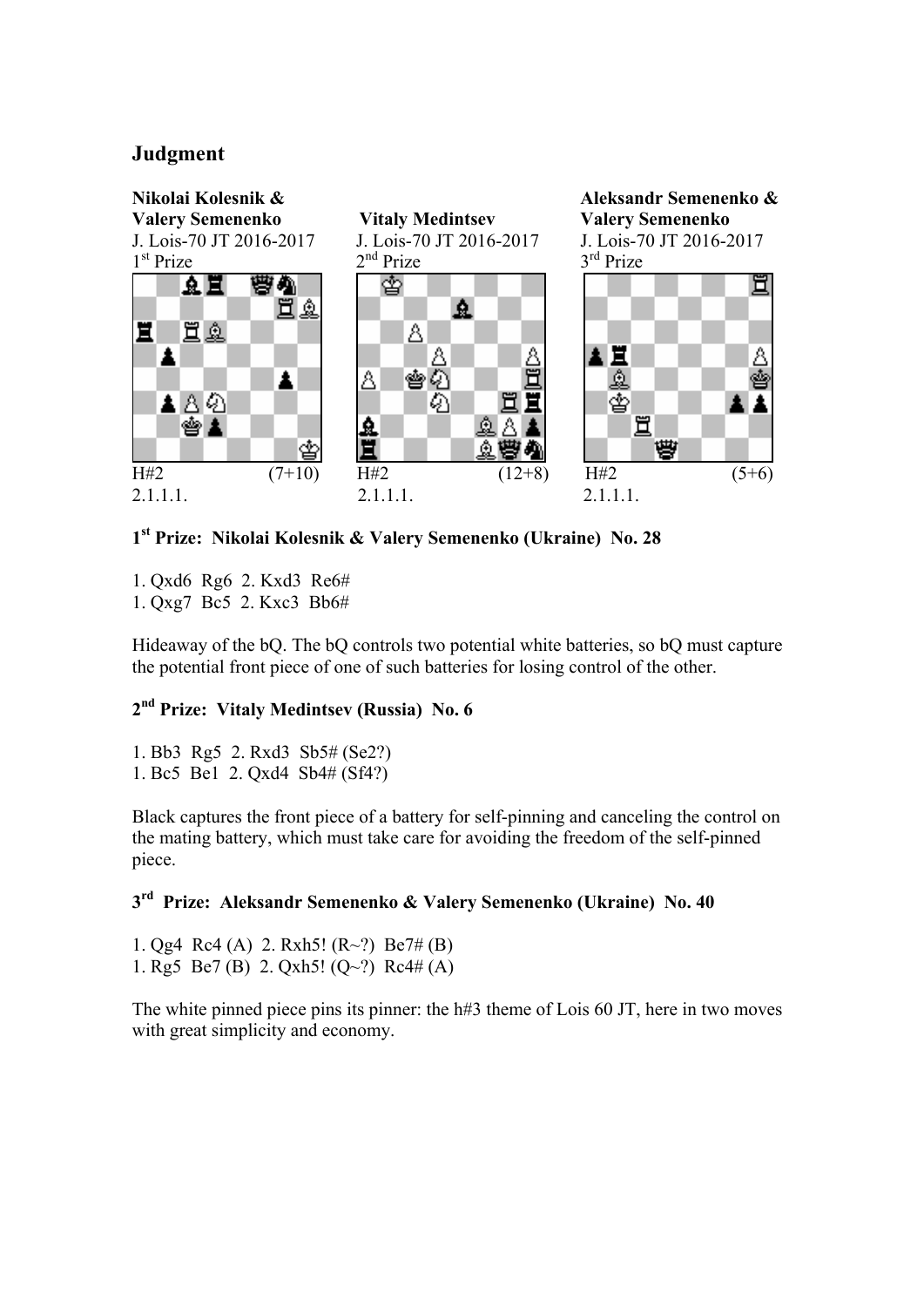**Viktor Syzonenko Jacek Matlak Vidadi Zamanov**



 $5<sup>th</sup>$  Prize



J. Lois-70 JT 2016-2017 <br>  $4^{\text{th}}$  Prize <br>  $5^{\text{th}}$  Prize <br>  $5^{\text{th}}$  Prize <br>  $5^{\text{th}}$  Prize  $5^{\text{th}}$  Prize  $5^{\text{th}}$  Prize



### **4th Prize: Viktor Syzonenko (Ukraine) No. 24**

- 1. Bh7 f3 2. Sg8 Bh3# AB
- 1. Bxf7 Bh3 2. Kg5 f4# BC
- 1. e6 f4 2. Be7 Sxh6# CD
- 1. Sxg2 Sxh6 2. Ke4 f3# DA

Rich HOTF because includes a cycle of white moves, one-two steps of a white pawn, and a "delayed?" Zilahi.

### **5th Prize: Jacek Matlak (Poland) No. 39**

1. Kxe7 Re8 2. Kxd7 Ba4# 1. Kxd7 Ba4 2. Kxe7 Re8# 1. Rxd7 Rg4 2. Ke5 Rxe4# 1. Rxe7 Bd1 2. Kf5 Bg4#

HOTF with an ingenious use of white horses. The inversion of sequence in two solutions is not a disguised failure because every black move has its reason.

### **6th Prize: Vidadi Zamanov (Azerbaijan) No. 21**

1. Qxe3 Rxe6 2. Be5 Rf6# 1. Qxf6 Bxd4 2. Re5 Be3#

Fine strategies harmoniously assembled in two solutions of great beauty.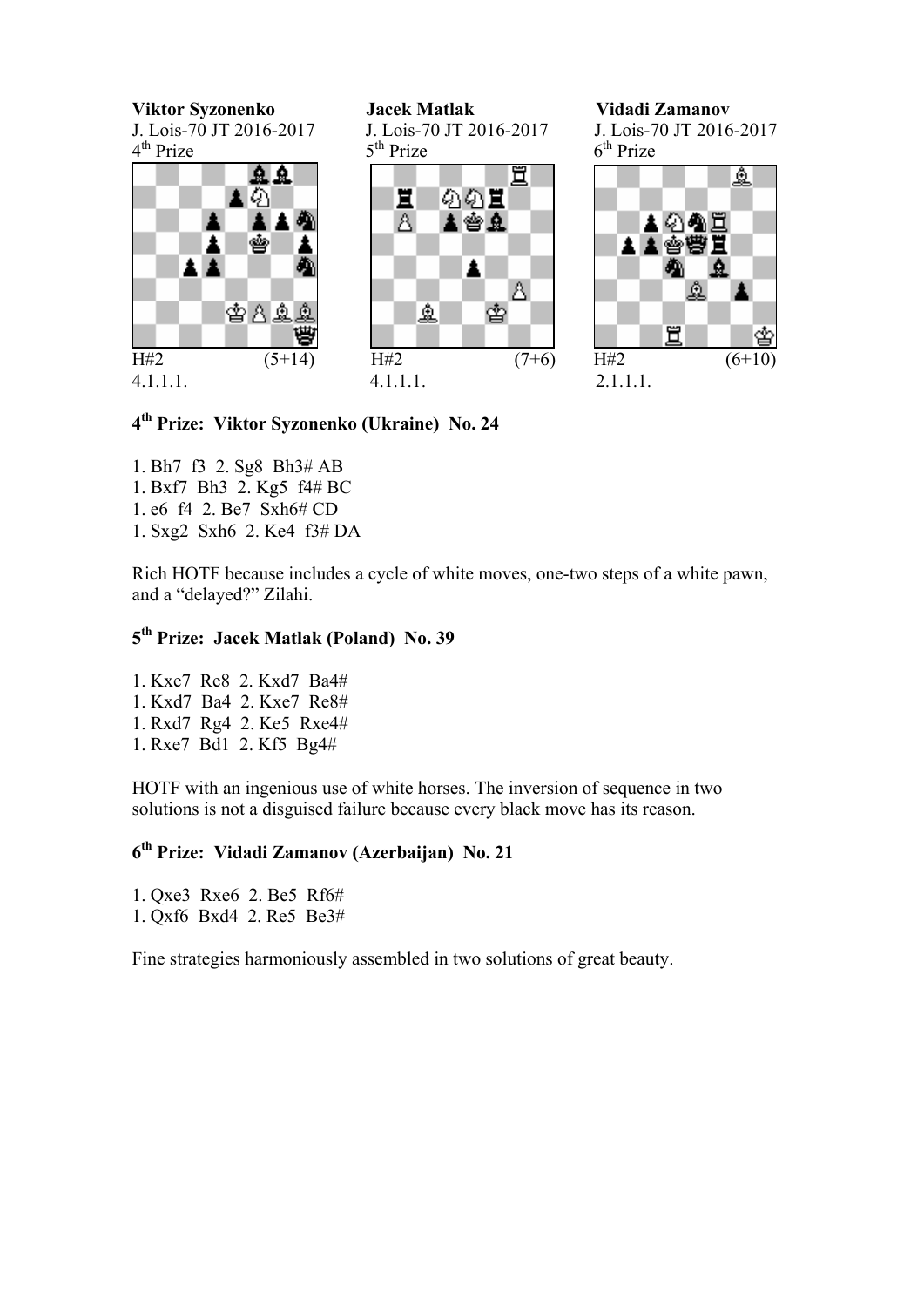

### **1st Honorable Mention: Pierre Tritten (France) No. 5**

a) diagram 1. c2 e3 2. Rb4 e4# b)  $Pg6 \rightarrow h6$ 1. Sc2 Sg4 2. Be1 Sf2#

The black piece of the masked batteries must close the black line opened in the first black move.

### **2nd Honorable Mention: Vitaly Medintsev (Russia) No. 7**

1. Qe2 Qxa5 2. Kxe3 Qc3# 1. Qe6 Qd8 2. Kxe4 Qd5# 1. Sg3 Qh8 2. Kxf4 Qxf6#

WQ delivers three mates taking advantage of the pinning of three different black pieces.

## **3rd Honorable Mention: Nikolai Kolesnik & Roman Zalokotsky (Ukraine) No. 29**

- 1. Ra1! (Rb1?) Re4+ (Be4?) 2. Kd5 Sb4#
- 1. Rg7! (Rg6?) Be4 (Re4?) 2. Kf4 Bd6#

Simple strategy, but with a delightful precise unpin of the white piece that delivers the mate. Meredith.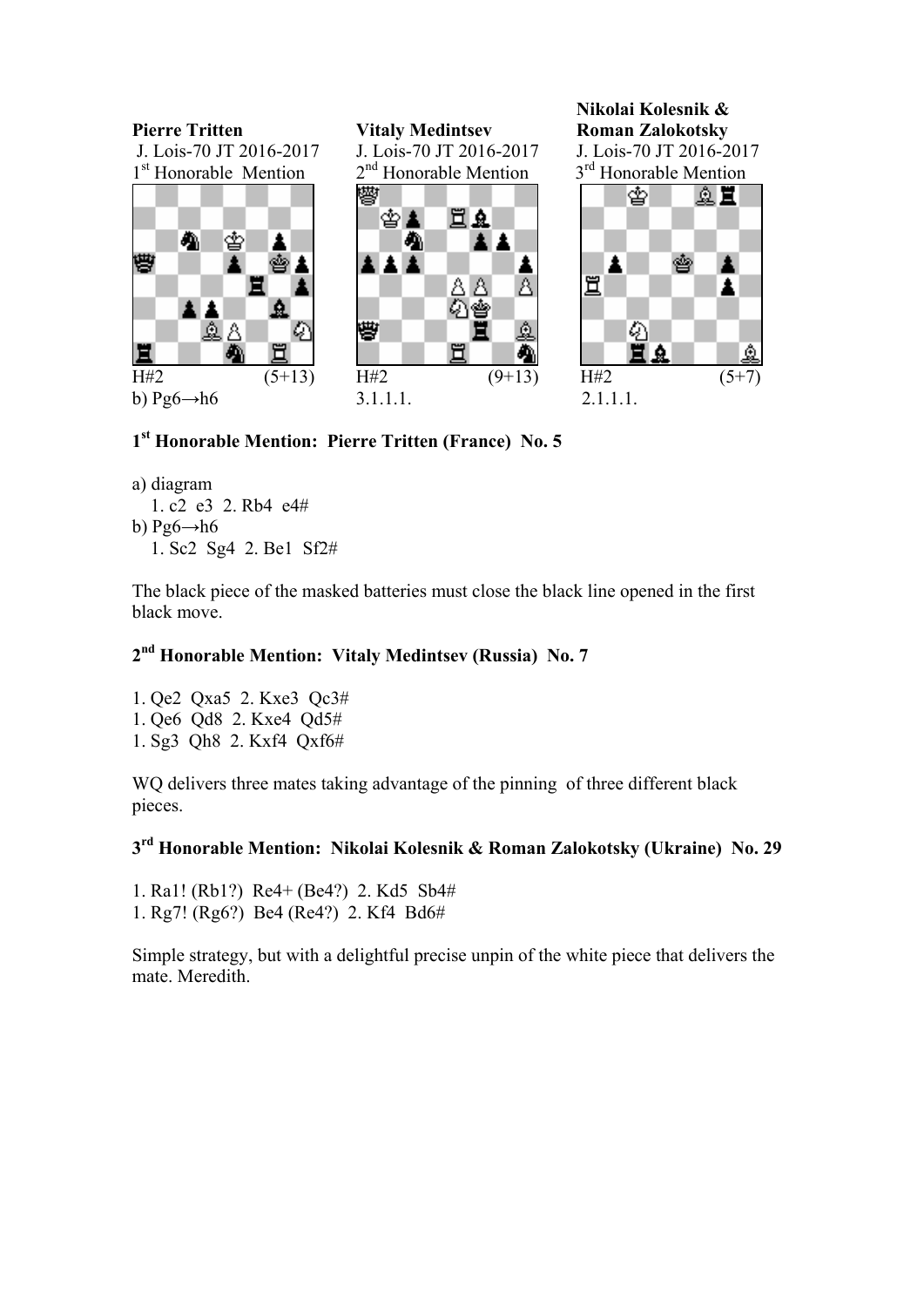

### **4th Honorable Mention: Michael Gershinsky & Alexander Pankratiev (Russia) No.34**

- a) diagram
- 1. Rxe7+ Sxf5 2. Qd5 Sg3# b)  $Pf2 \rightarrow g4$ 1. Bxg6 Sxe6 2. Rd5 Sc5#

Good idea, the self-blocks in d5 by bQ and bRh5 are imaginatively motivated. The black check is necessary for avoiding the self-block in d5 by bRe6.

### **5th Honorable Mention: Yuri Bilokin (Ukraine) No. 42**

1. Rcc8 Kg5 2. Rcd8 Qxc5# 1. Kd8 Qxa4 2. Kc8 Qa8# 1. Kf8 Qc3 2. Re7 Qh8# 1. Kf6 Qe3 2. g5+ Qxg5# 1. Kd6 Qd3 2. Kc6 Qa6#

Five Q model mates after the star travel of the bK and the bK remaining in its square.

### **Commendations without order**

### **Commendation: Stefan Milewski (Poland) No. 1**

1. Sf3 Rg6 2. Sg5 Rxf5# 1. Sc2 Rb6 2. Sb4 d4#

Black and white interferences with dual avoidance.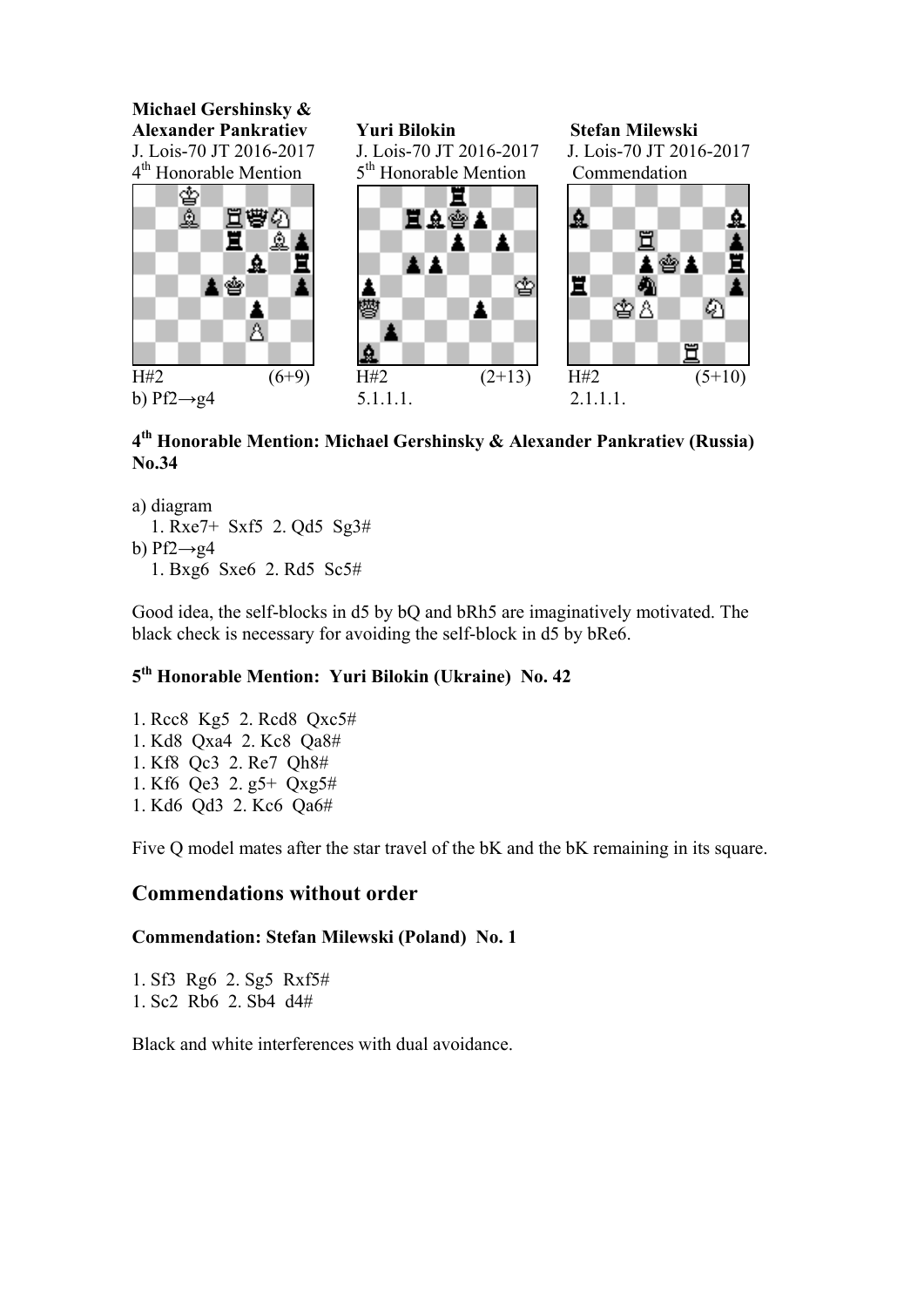

**Commendation: Mohamed Jamal Elbaz (Morocco) No. 9** 

1. f4 Ke5 2. Sc2 Sd2#

1. d6 Kc6 2. Sc4 Sd4#

Black interferences for letting the direct unpins of wSS by the wK.

### **Commendation: Vidadi Zamanov (Azerbaijan) No. 22**

1. Kxc5 Qa3 2. Kb5 Bxc4# 1. Kxd5 Qg5 2. Kd4 Sf3#

1. Kxe5 Qd2 2. Sd6 Sd7#

A cyclic Zilahi. The white Queen makes first move. Meredith.

### **Commendation: Alexey Ivunin & Alexander Pankratiev (Russia) No. 35**

1. Sfh5 Qc1 2. Bxa3 Qxa3# 1. Sgh5 Qf8 2. Qxb4 Qxb4# 1. Bh5 Qxf6 2. Qc6 Qxc6#

Three indirect unpins of the mating wQ in the same square h5.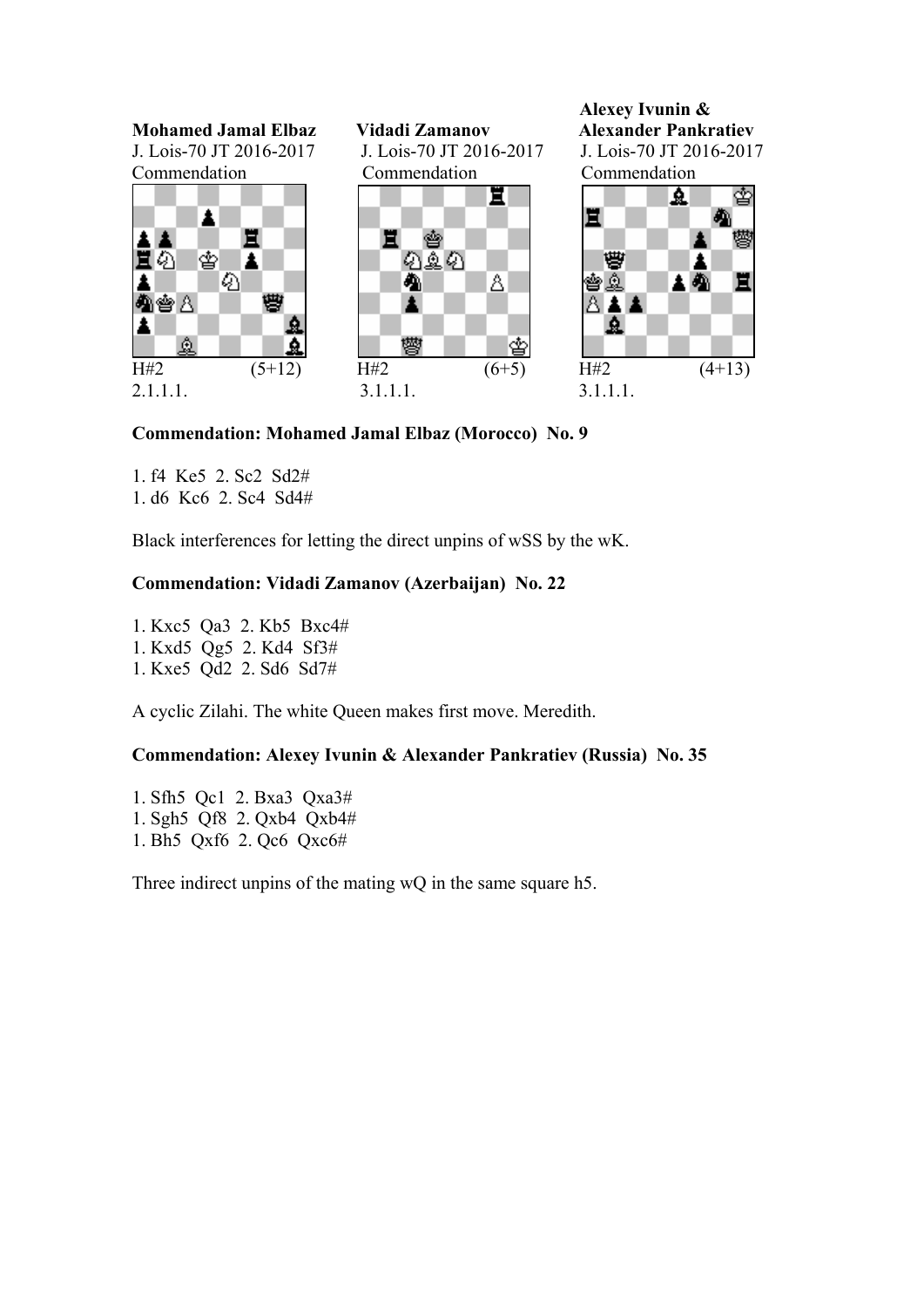# **Section: H#2.5-3**

### **Participants**

[28 composers from 11 countries with 52 entries]

Azerbaijan (V. Zamanov 21, 22) Germany (D. Müller 23, 40\*) Italy (D.Gatti & A. Garofalo 10) Israel (M. Witztum 13) (J. Haymann & P. Einat & S. Shamir 7) (J. Haymann & S. Shamir 9) Kazajistán (N. Akimov 25, 26) Lithuania (M. Rimkus 12) Poland (S. Milewski 1, 2, 3, 17) Russia (V. Barsukov 15) (I. Antipin 19, 20) (M.Gershinsky & A.Pankratiev 29, 30, 32, 33, 34, 35, 36, 37, 38) (A.Ivunin & A.Pankratiev 31, 39, 41, 42, 43, 44, 45, 46, 47, 48, 49) (A. Pankratiev 40\*) Slovakia (A.Bidlen 4, 5) (K.Mlynka 16) (Z. Labai 18) Sweden (C. Jonnson 6) (R. Wiehagen & C. Jonsson 11) Ukraine (A. Spitsin 8) (V. Sizonenko 24) (N. Kolesnik 27) (N. Kolesnik & R. Zalokotsky 28) (A.Semenenko & V.Semenenko 50) (Y.Bilokin 51,52)

### **Comparisons and Comments**

- **12**  3r4/q1pN3p/nB4p1/pp1k2K1/7r/p1p1n1b1/3P2b1/8 (4+15) h#3 4.1.1.1.1.1. G. Chumakov & A. Maksimov, JT Mario G.García-65 2013 1<sup>st</sup> Prize - 1.Ke4 Kf6 2.Kf4 Se5 3.Be4 dxe3# 1.Kc4 Bd4 2.Kb4 Sc5 3.Sc4 dxc3# 1.Rb4 Bxe3 2.Kc4 Sc5 3.Bd5 d3# 1.Be4 Sf8 2.Ke5 Bc5 3.Sd5 d4#
- **14** The author retired the problem out from tourney.
- **35** 8/8/3pr3/1p1k1prR/1P2pP2/1P3b1K/6B1/8 (6+8) h#3 b)Re6->e4 M.Gershinsky & A.Pankratiev, Componist (H11) 2012 - 1.Rxg2 Rg5 2.Rc2 Rg2 3.Rc6 Rd2# 1.Bxh5 Bf3 2.Be8 Bh5 3.Bc6 Bf7#

### **Judgment**



 $2<sup>nd</sup>$  Prize



 **Aleksandr Semenenko &** 

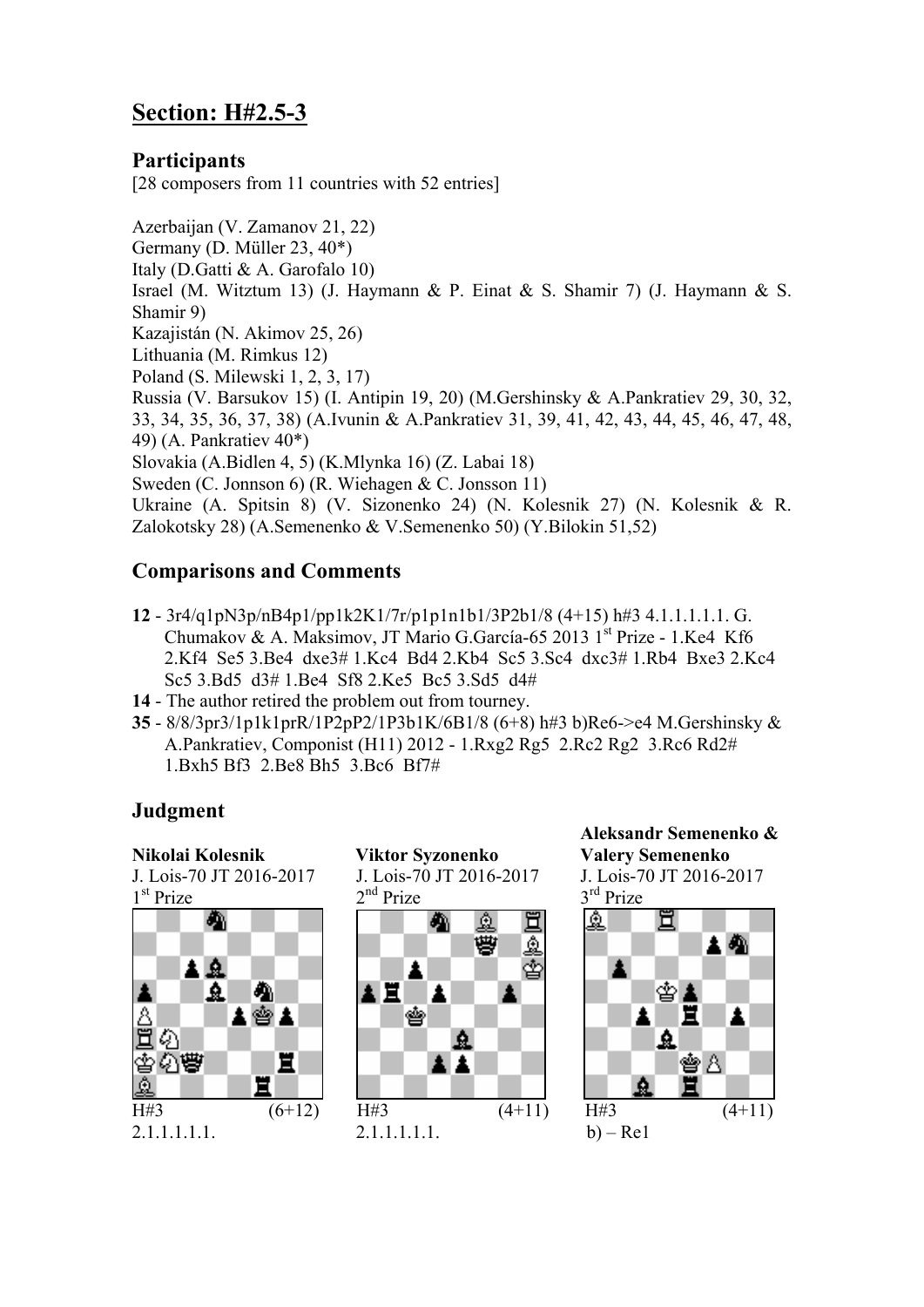### **1st Prize: Nikolai Kolesnik (Ukraine) No. 27**

1. Bxa3 Kxa3 2. Ke5 Sc5 3. Rf4 Sc4# 1. Rxa1+ Kxa1 2. Kf3 Sd1 3. Bf4 Sd4#

The front pieces of two batteries are pinned. Black captures the rear piece of a battery permitting the wK move on to the capture square and unpin the front pieces. The survivor battery delivers the mate.

### **2nd Prize: Viktor Syzonenko (Ukraine) No. 24**

1. Qxf8+ Rxf8 2. d4 Rf5 3. Kd3 Rc5# 1. Qxh7+ Rxh7 2. Bb6 Re7 3. Kc5 Re4#

bQ captures a wB allowing the wR move on to the capture square in its way for creating a direct battery with the other wB.

### **3rd Prize: Aleksandr Semenenko & Valery Semenenko (Ukraine) No. 50**

a) diagram

 1. Kd2 Bc6 2. Bf1! (B~? Re2?) Ba4 3. R4e2 Kxc4#  $b$ ) – Rel 1. Kf3 Rh8 2. Re1! (R~? Be2?) Rh2 3. Be2 Kxe5#

Critical play of Re4 and Bd3 to a square from which they no longer prevent the mate by the royal battery.

# **Michael Gershinsky & Dieter Müller &**



3.1.1.1.1.1. b) Kd2→f3 0.3.1.1.1.1.

# **Alexander Pankratiev Alexander Pankratiev Christer Jonsson** J. Lois-70 JT 2016-2017 <br>
4<sup>th</sup> Prize 5<sup>th</sup> Prize Special Prize Special Prize



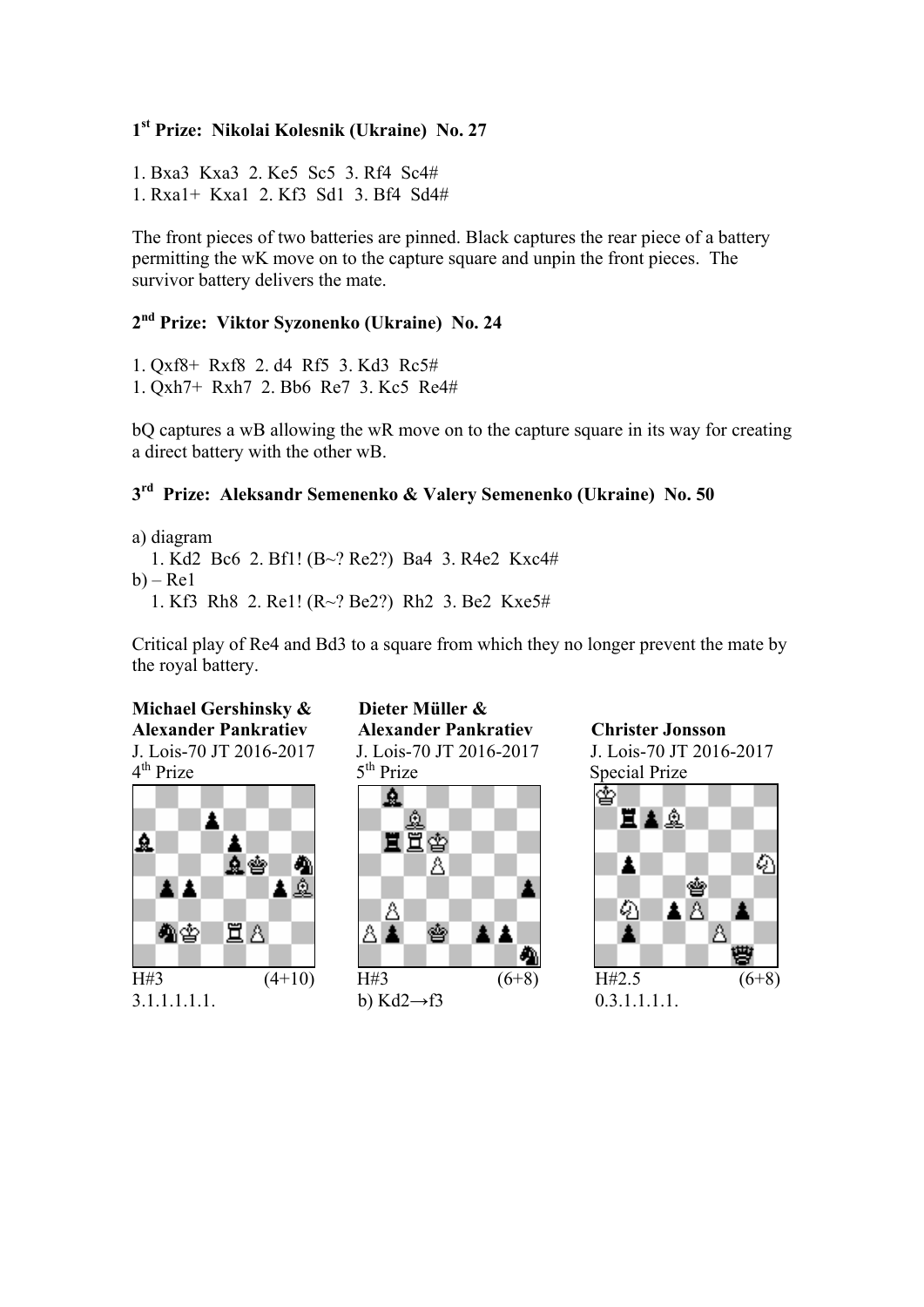### **4th Prize: Michael Gershinsky & Alexander Pankratiev (Russia) No. 34**

1. d5 Re4 2. Kxe4 f3 3. Kd4 Bf2# 1. c3 f4 2. Sc4 Kd3 3. Kxf4 Rf2# 1. Sg3 Bg5 2. Kxg5 f4 3. Kh4 Rh2#

No cyclic Zilahi, but the three sacrifices of the white officers on unoccupied squares in order to allow the bK enter to the square where will receive the mate is shown with outstanding elegance.

### **5th Prize: Dieter Müller (Germany) & Alexander Pankratiev (Russia) No. 40**

a) diagram 1. Rxc6+! Ke5 2. Rc2 Ke4 3. Kc3 Ba5# b) Kd2 $\rightarrow$ f3 1. Bxc7+! Ke6 2. Bh2 Kf5 3. Kg3 Rc3#

Zilahi. Black captures the white unit on route to make an anti-critical move for selfblock.

### **Special Prize: Christer Jonsson (Sweden) No. 6**

1. ... Bxb5! 2. Rxb5 Sd4 3. Re5 Sf6# 1. ... Sa1! 2. bxa1=B Sg7 3. Be5 Bc6# 1. ... Sxg3! 2. Qxg3 Be6 3. Qe5 Sd2#

Cyclic Zilahi with active sacrifice of the white officers to allow the capturing black pieces to make a self-block in e5.





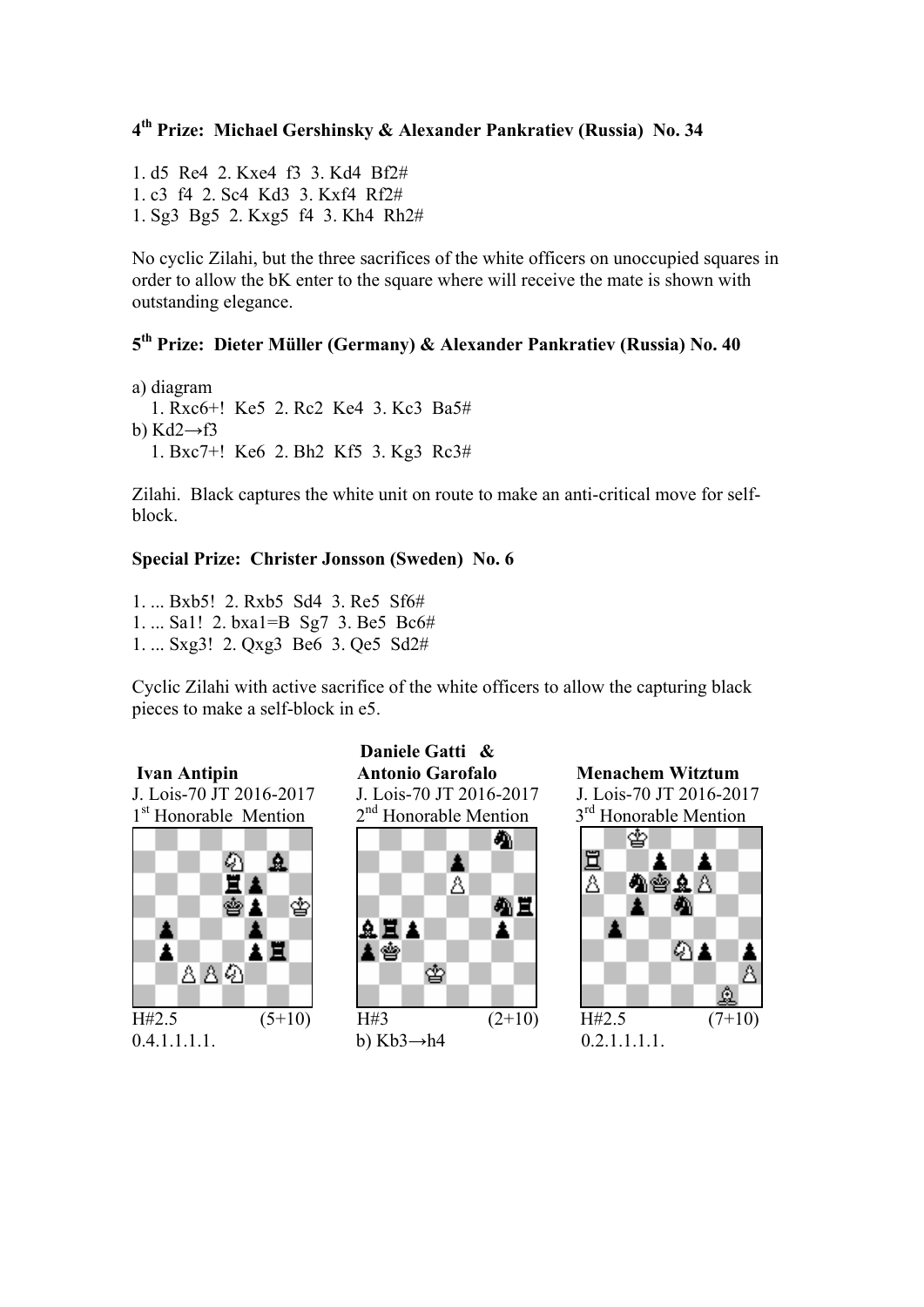### **1st Honorable Mention: Ivan Antipin (Russia) No. 19**

1. ... Sxf5! (A) 2. Kxf5 d3 (a) 3. Re5 Sd4# (B) 1. ... Sxf4! (B) 2. Kxf4 d4 (b) 3. Re4 Sd5# (A) 1. ... Sd4! 2. Ke4 Sdxf5 3. Re5 d3# (a) 1. ... Sd5! 2. Bf8 Sdc3 3. Bd6 d4# (b)

HOTF where all the white moves of a pair of solutions appear as mate in the same pair or in the other pair.

# **2nd Honorable Mention: Daniele Gatti & Antonio Garofalo No. 10**

a) diagram 1. Bd7 exd7 2. Ra4 d8=Q 3. Kb4 Qb6# b) Kb3→h4 1. Sf7 exf7 2. Rg5 fxg8=Q 3. Kh5 Qh7#

Pleasant square evacuation in order to let the bK arrive to the square where receive the mate. Minimal.

# **3rd Honorable Mention: Menachem Witztum (Israel) No. 13**

1. ... Rb7 2. Sg4 Rb6 3. Sxh2 Bxh2# 1. ... Bf2 2. Sb8 Bg3 3. Sxa6 Rxa6#

White pins a bS meanwhile the other bS moves in order to allow the mate in the sacrifice square.

# **Nikolai Kolesnik & Yuri Bilokin**

臠 圡 88 இ்த்| 豐 ▴▦ AĂĦĀT<br>Laaa R

**Roman Zalokotsky Zoltan Labai Roman Janko** J. Lois-70 JT 2016-2017 J. Lois-70 JT 2016-2017 J. Lois-70 JT 2016-2017  $4<sup>th</sup>$  Honorable Mention  $5<sup>th</sup>$  Honorable Mention Special Honorable Mention 台角点



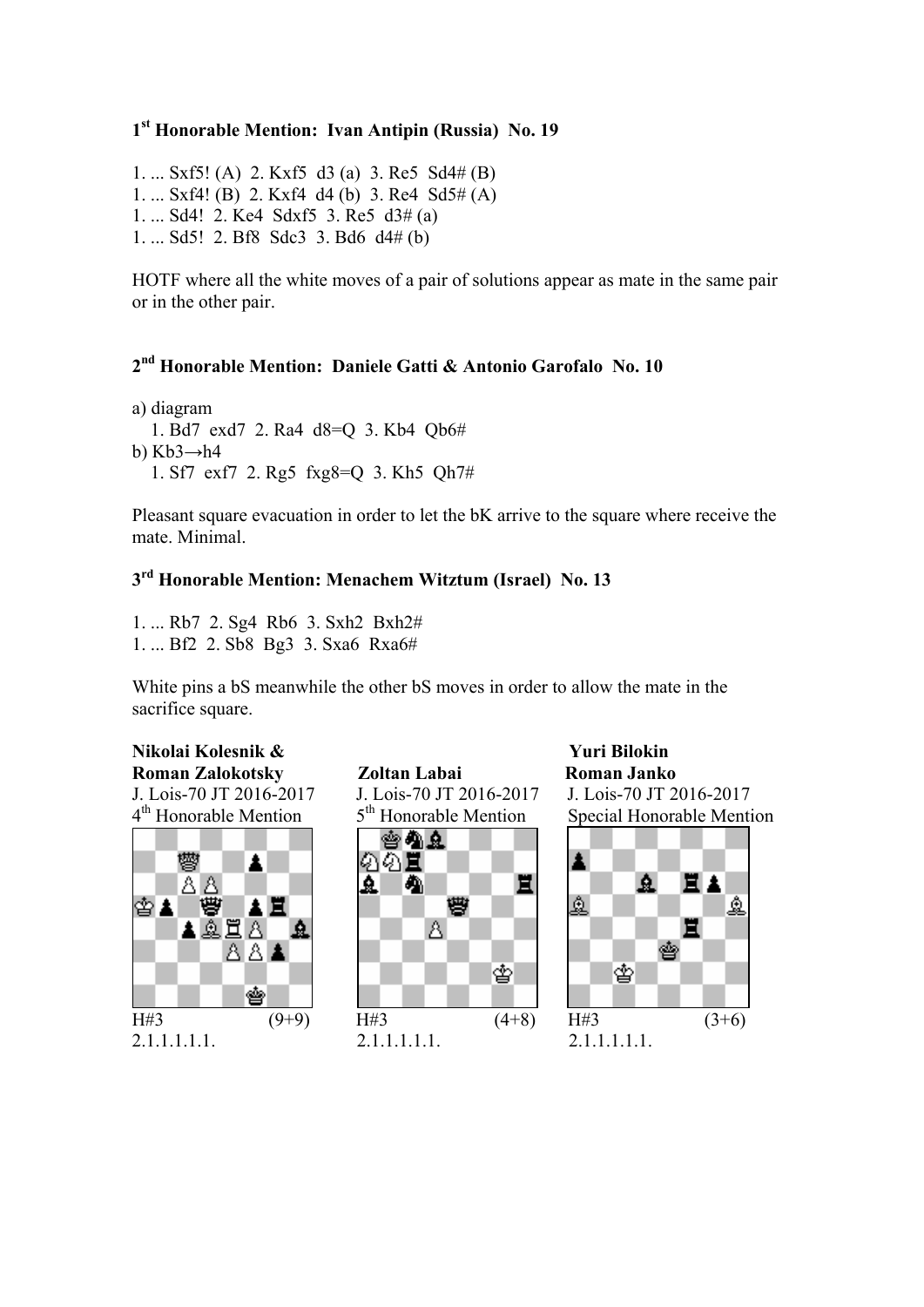## **4th Honorable Mention: Nikolai Kolesnik & Roman Zalokotsky (Ukraine) No. 28**

1. Qxd4 Re8 2. Qxe3 Qe7 3. Qg1 (a) Qe2# (b) 1. Qxe4 Ba7 2. Qxe3 Qb6 3. Qe2 (b) Qg1# (a)

The unit of weak strength which participates in the white Turton doubling of a solution is captured in the other solution.

### **5th Honorable Mention: Zoltan Labai (Slovakia) No. 18**

- 1. Bxb7 d5 2. Ba8 d6 3. Rb7 Sxc6#
- 1. S8xa7 dxe5 2. Kc8 e6 3. Sb8 Sd6#

Zilahi with enjoyable solutions ending with echo model mates. Meredith.

### **Special Honorable Mention: Yuri Bilokin & Roman Janko (Ukraine) No. 52**

1. Re4 Be1 2. Bg3 Kc3 3. Bf2 Bd2# 1. Bb8 Bc7 2. Re4 Bh2 3. Bf4 Bg1#

Funny and diverse critical work of the wB.



J. Lois-70 JT 2016-2017 J. Lois-70 JT 2016-2017 J. Lois-70 JT 2016-2017 Commendation Commendation Commendation

![](_page_11_Picture_14.jpeg)

2.1.1.1.1.1. 2.1.1.1.1.1. b) – Bg4

 **Alexey Ivunin & Stefan Milewski Vidadi Zamanov Alexander Pankratiev**

![](_page_11_Picture_17.jpeg)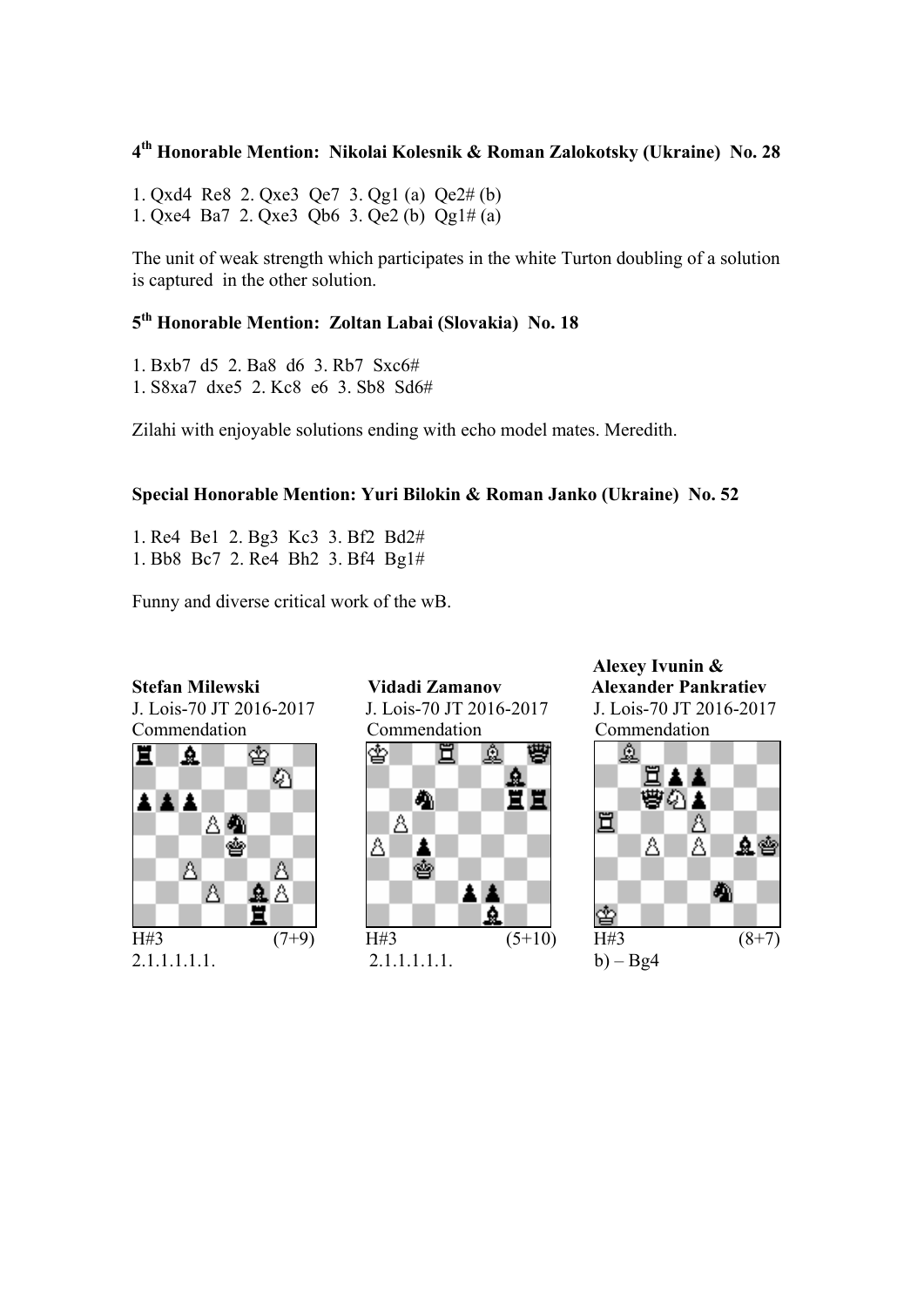### **Commendations without order**

### **Commendation: Stefan Milewski (Poland) No. 3**

1. Bd4+ Sf5 2. Rf3 c4 3. Rd3 Sd6# 1. Bf5+ Se8 2. Rd8 dxc6 3. Rd3 Sf6#

Chernous theme where the black thematic line piece that gives the check is the rear piece of a battery (WCCT 10 theme).

### **Commendation: Vidadi Zamanov (Azerbaijan) No. 22**

1. Bf6! Rd6! 2. Kb4 Rxc6 3. Ka5 Ra6# 1. Rf6! Bd6! 2. Kd2 Be5 3. Ke1 Bc3#

Interesting fusion of black and white Grimshaw with unusual motions of the mating pieces along the interfered lines.

#### **Commendation: Alexey Ivunin & Alexander Pankratiev (Russia) No. 41**

a) diagram 1. Qxc7 Sf7 2. Qxe5+ Sxe5 3. Sh3 Sg6#  $b$ ) – Bg4 1. Qxd6 Rcc 2. Qxe5+ Rxe5 3. Sg4 Rh5#

Zilahi. The piece that will not be the front piece of two indirect white batteries is captured for line-clearance.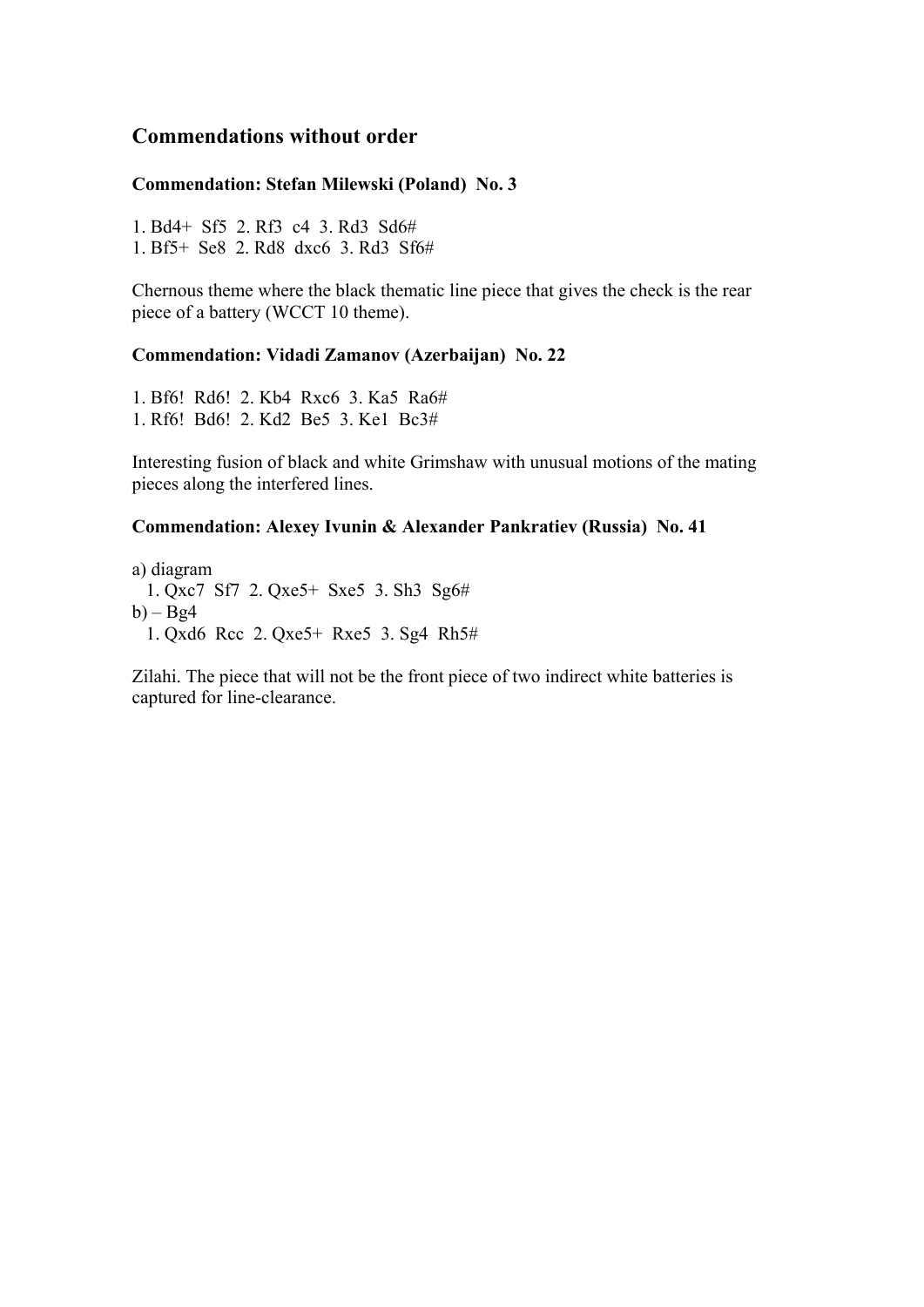# **Section: H#3.5-n**

### **Participants**

[25 composers from 11 countries with 36 entries]

France (S.Luce 15) (P.Tritten & S.Luce 16) Germany (H.Grubert 10) (S.Trommler & R.Wiehagen 14) (D.Müller 31\*) Greece (E.Manolas 19) Italy (V.Agostini & A.Garofalo 9) Kazajistán (N.Akimov 23) Lithuania (M.Rimkus 11, 12, 13) Poland (S.Milewski 1, 2, 3, 4) Russia (I.Antipin 22) (A.Ivunin & A.Pankratiev 26, 27, 28, 29, 30, 32) (A.Pankratiev 31\*) (E.Fomichev 36) Slovakia (A.Bidlen 5, 6, 7) (Z.Mihajlovski 17, 18) (Z.Labai 20, 21) Sweden (C. Jonnson 8) Ukraine (N.Kolesnik & R.Zalokotsky 24) (N.Kolesnik 25) (A.Semenenko & V.Semenenko 33) (Y.Bilokin 34, 35)

### **Comparisons and Comments**

- **16** 4b3/8/8/bkr5/pp1p4/2pp4/Bp6/7K (2+10) h#4 b) wRa2 Venelin Alaikov, Probleemblad 07-08 1982 - 1.b3 Bxb3 2.Bb4 Bc2 3.Kc4 Bb1 4.Bb5 Ba2# b) 1.a3 Rxa3 2.Bb6 Rb3 3.Ka5 Rxb2 4.Rb5 Ra2#
- **18** 8/k7/8/6n1/2pp4/2bp2p1/B5p1/6Kb (2+9) h#7.5 Mirko Degenkolbe & Rolf Wiehagen, Die Schwalbe Februar 2008 - 1. .. Bb1 2.d2 Be4 3.Kb6 Bxg2 4.Kc5 Be4 5.g2 Bb1 6.Kd5 Ba2 7.Ke4 Kf2 8.Kd3 Bb1#
- **24** 6b1/3pn3/5r2/6k1/3P3p/1N1P2b1/KN4r1/8 (5+8) h#4 2.1. .. 1.1. Christer Jonsson, Suomen Teht v niekat 12 2004, 3.Lob - 1.Re6 Sd2 2.Kg4 Sd1 3.Kh3 Sf2
- 4.Kh2 Sf3# 1.Bf2 Sc4 2.Kg6 Sc5 3.Kf7 Se6 4.Ke8 Sd6#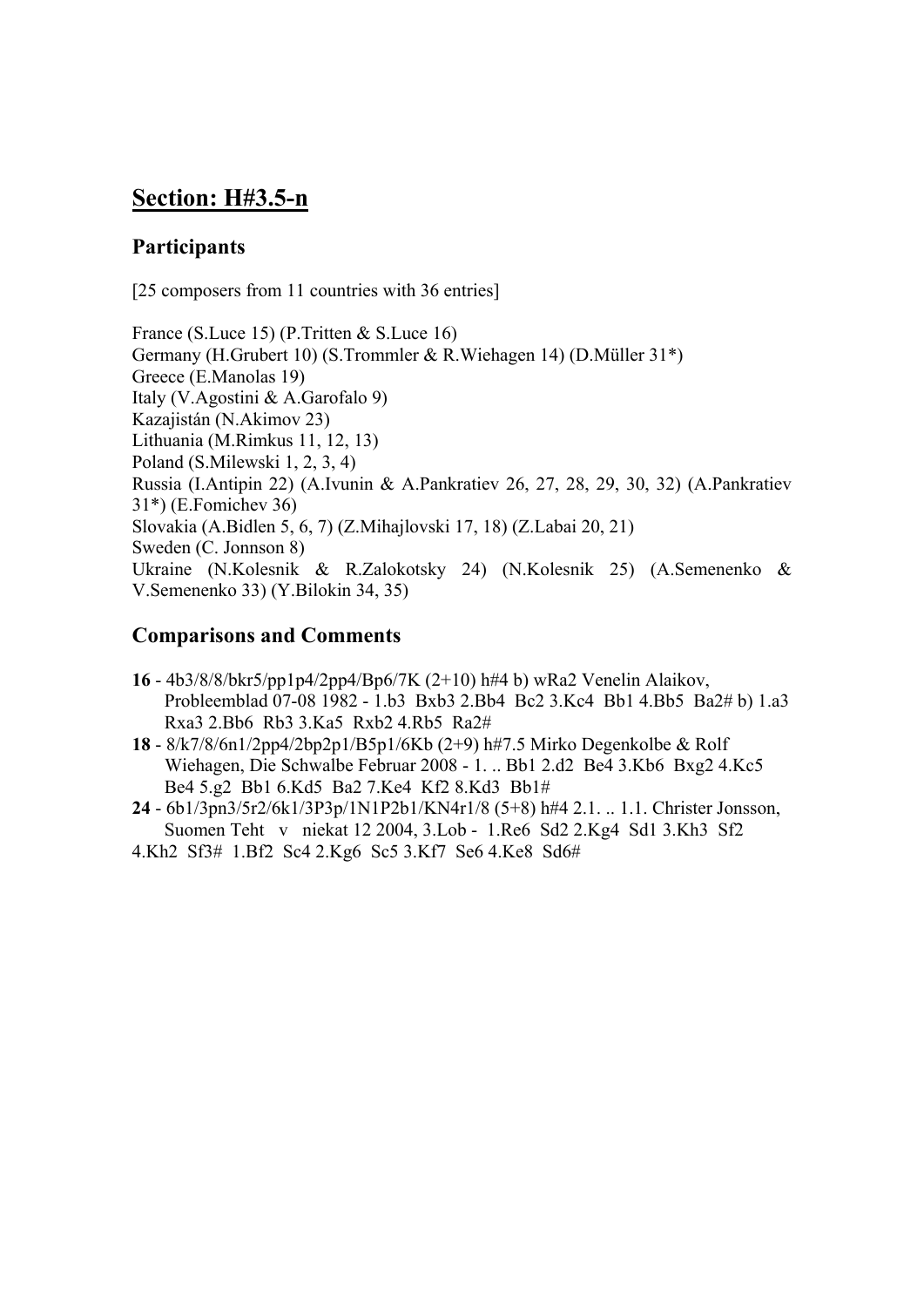### **Judgment**

![](_page_14_Figure_1.jpeg)

### **1st Prize: Aleksandr Semenenko & Valery Semenenko (Ukraine) No. 33**

a) diagram

 1. c5 Bg8 2. Rf7 Ka6 3. Kd5 Ka5 4. Kc4 Bxf7# b) Ka $7 \rightarrow 95$ 1. Rf8 Bf7 2. Ke4 Kf6 3. Rxf7+ Ke6 4. Rf4 d3#

White and black Maslar on the square f7 with exchange of function wB/bR in each phase. 1. .. Bg8 Rf7! .. and 1. Rf8 Bf7! .. Very good achievement.

### **2nd Prize: Dieter Müller (Germany) & Alexander Pankratiev (Russia) No. 31**

1. ... Bxd3! 2. Bf4 Bxe2+ 3. Ke3 Bf1 4. Rf2 Rd3# 1. ... Rxd3! 2. Kc4 Rxb3 3. Bd4 Rxa3 4. Rb4 Bd3#

Black pawns annihilation in order to open the line for self blocking bR. Exchange of black and white functions. Diagonal/orthogonal correspondence. Well done!

### **3rd Prize: Christer Jonsson (Sweden) No. 8**

a) diagram 1. ... Sd6! 2. cxd6 c7 3. dxe5 c8=Q 4. exf4 Qe6#  $b$ ) – Pe5 1. ... Sg6! 2. hxg6 h7 3. gxf5 hxg8=Q 4. f4 Qe6#

Active and passive sacrifice of white knights to a black pawn in each phase. The same self-block and mate by different pieces of equal value. Elegant Meredith.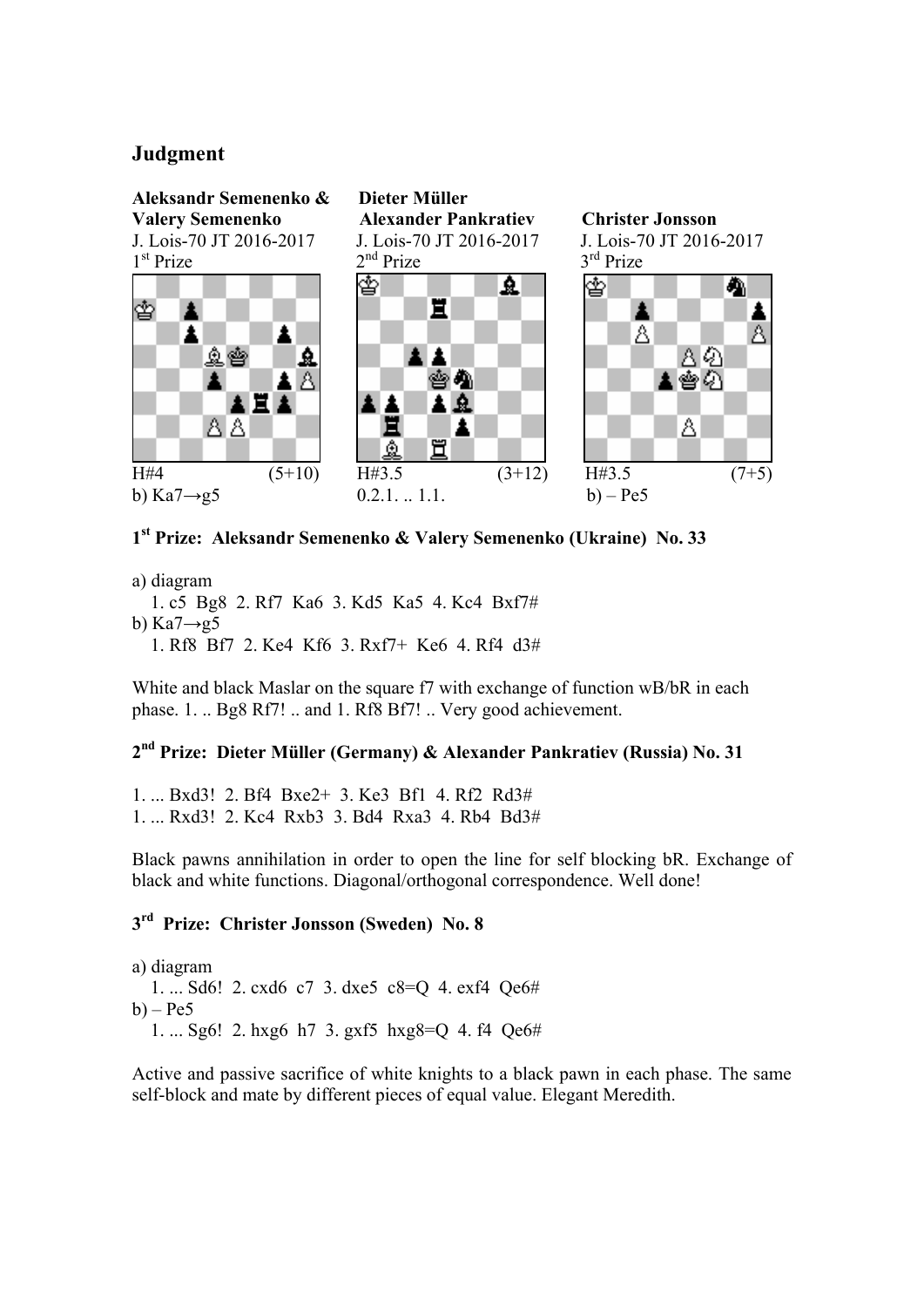![](_page_15_Figure_0.jpeg)

### **4th Prize: Mečislovas Rimkus (Lithuania) No. 11**

a) diagram

 1. Qf7 Kxh2 2.Rff6 Kg3 3. Bc8 Rf5 4. Kd7 Kf4 5. Ke6 Kxe4 6. Bd7 Re5# b) Ph2 $\rightarrow$ f6

 1. Rd5 Rxe4 2. Qd6 Kg1 3. Rff5 Rf4 4. Kd7 Kf2 5. Ke6 Ke3 6. Ke5 Re4# c)  $Rf3 \rightarrow a7$ 

 1. Qc1+ Kxh2 2. Rd5 Kxh3 3. Kd6 Kg4 4. Rd7 Kf5 5. Bc7 Kf6 6. Qc5 Re6# d)  $Bh3 \rightarrow d5$ 

1. Rb3 Kg2 2. Qg4+ Kf2 3. Rbb6 Ke3 4. Qd7 Kd4 5. Bb7+ Kc4 6. Kc6 Rc5#

Four mates in middle of the board with wK/wR! The repetition of move 1.Kxh2 in 1st and 3rd phase is accidental. Minimal. Great work!

### **1st Honorable Mention: Nikolai Kolesnik (Ukraine) No. 25**

1. Sg2 Bf5 2. Se3 dxe3 3. d2 e4 4. d1=B e5 5. Bh5 e6 6. Bf7 exf7 7. Kh8 f8=Q# 1. Kh6 Be2 2. dxe2 d4 3. Sd3 d5 4. Sc1 d6 5. e1=R d7 6. Re6 d8=Q 7. Rg6 Qh8#

In one phase the black piece is sacrificed to release the stopped pawns. In other phase the white piece is sacrificed to release the same pawns. Interesting miniature.

### **2nd Honorable Mention: Stefan Milewski (Poland) No. 3**

1. … Bxg7 2. f1=B Bh8 3. Bc4 Kc3 4. Bd5+ Kxd4 5. Be6+ Ke5 6. Kf8 Kf6 7. Bg8 Bg7#

The promoted sB performs self-interferences to allow the march of wK. Kozhakin in g7. Minimal.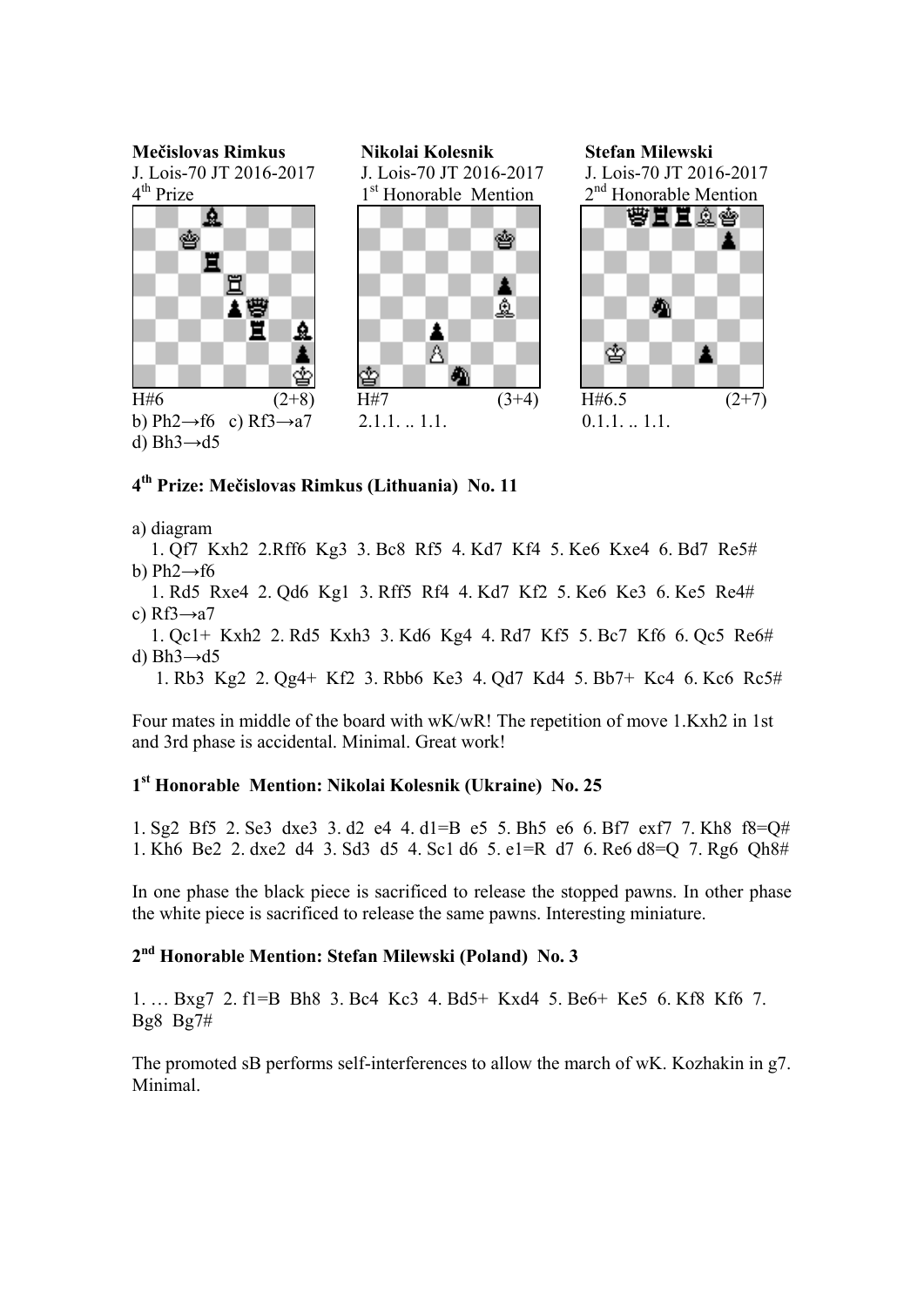![](_page_16_Figure_0.jpeg)

## **3rd Honorable Mention: Harald Grubert (Germany) No. 10**

```
a) diagram
```
 1. … Bc6 2. Ke2+ Ke4 3. Kf1+ Kf3 4. Sd3 Kg3 5. Sf2 Kh2 6. Qe2 Bg2# b)  $Pg6 \rightarrow h6$ 

1. … Bf6+ 2. Ke3+ Kc5 3. Qd1 Kc4 4. Kd2 Kb3 5. Kc1 Ka2 6. Rd2 Bb2#

A nice miniature with ideal mates. Minimal.

### **Commendations without order**

### **Commendation: Stefan Milewski (Poland) No. 4**

1. Rh5 Be1 2. Bg5 Bxc3 3. b5+ Kb3 4. b4 Kc4 5. b3 Kd5 6. b2 Ke6 7. b1=B Kf7 8. Bh7 Bg7#

This miniature has route wK and excelsior with self-block of promoted piece. Minimal and ideal mate.

### **Commendation: Sebastien Luce (France) No. 15**

a) diagram 1. Rf8 gxf8=S 2. Kh8 Kb1 3. Qg8 Kc2 4. Bg7 Sg6#  $b$ ) –  $Og2$ 1. Sf8 gxf8=Q+ 2. Kh7 Qd6 3. Kh8 Qxh6+ 4. Rh7 Qf8#

Another miniature with sacrifices of black pieces to allow promotions of white pieces. In a phase time wK in other phase round-trip wQ. Self-blocks and model mates. Minimal.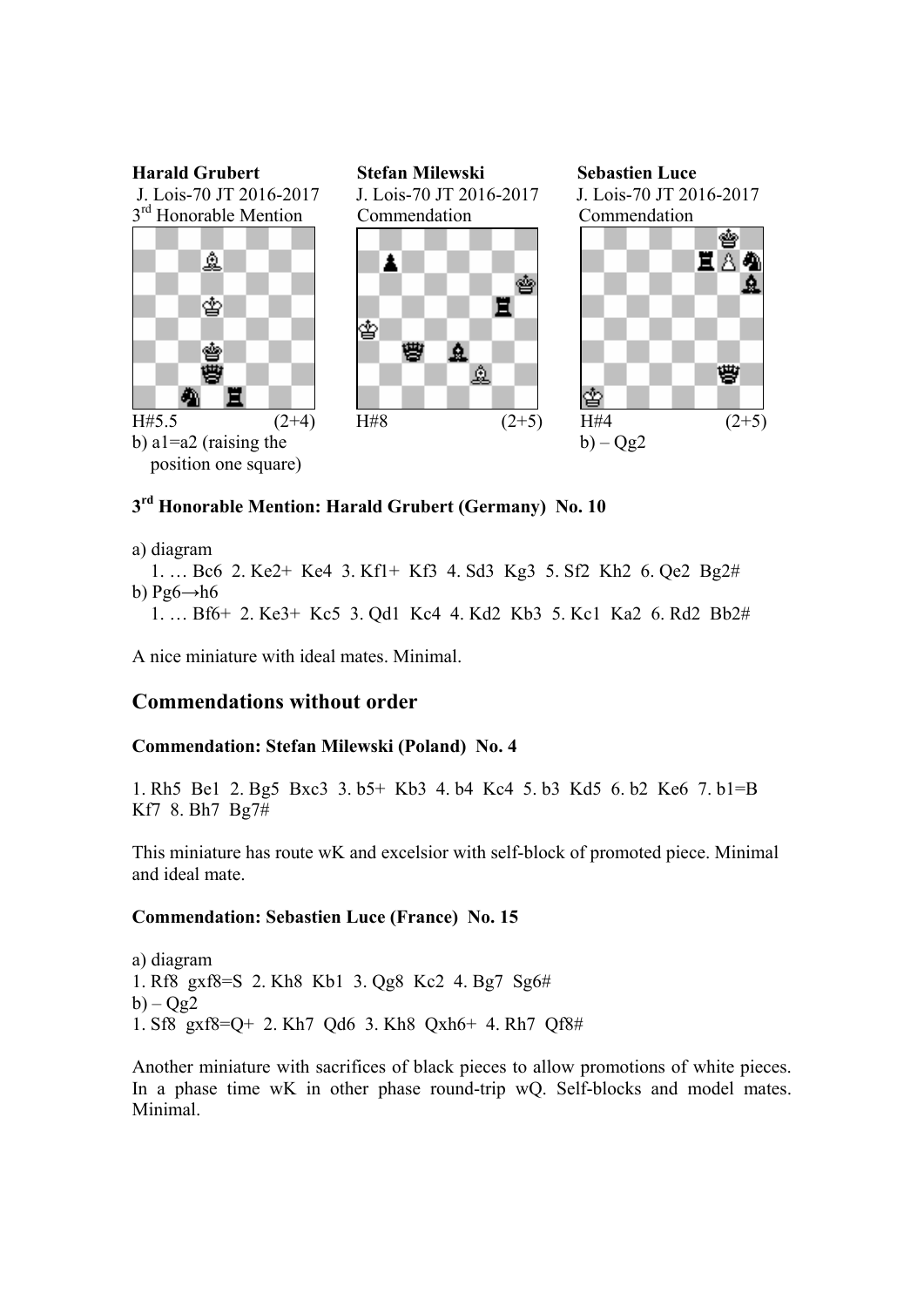# **Section: Proofgames**

### **Participants**

[9 composers from 6 Countries, 8 problems]

Finland (P.Olin 5) France (N.Dupont 2) Germany (S.Baier 1) Great Britain (Andrew Buchanan 8) Sweden (G. Wicklund 6) Ukraine (A. Frolkin 3\*, 4\*) (S.Tkachenko 3\*, 4\*) (A. Semenenko 7\*) (V. Semenenko 7\*)

### **Judgment**

![](_page_17_Figure_5.jpeg)

**1st Prize: Nicolas Dupont (France) No. 2** 

1.f4 d5 2.f5 Kd7 3.f6 Kd6 4.fxe7 Bxe7 5.Sh3 Bh4+ 6.Sf2 Qf6 7.Sc3 Qd4 8.Sa4 Sf6 9.Sc5 Re8 10.Sd3 Re3 11.Sf4 Rh3 12.Sh5 Rxh2 13.Sg3 Bh3 14.Sd3 Sbd7 15.Sc5 Re8 16.Sa4 Re3 17.Sc3 Ke5 18.Sb1 Rc3 19.e4 Kf4 20.e5 Se4 21.d3+ Sd2 22.Qg4+ Ke3 23.Kd1 f5 24.Se2 Sf6 25.Sg1

This problem shows the interchange between the two original same color knights on their homesquares. This feature is not new, but I am impressed by this rendition, 16 capture-less thematic moves, having in mind that in my 60th Jubilee there was a 12 moves record version. I expect to receive an 18 moves version in my 80th Jubilee.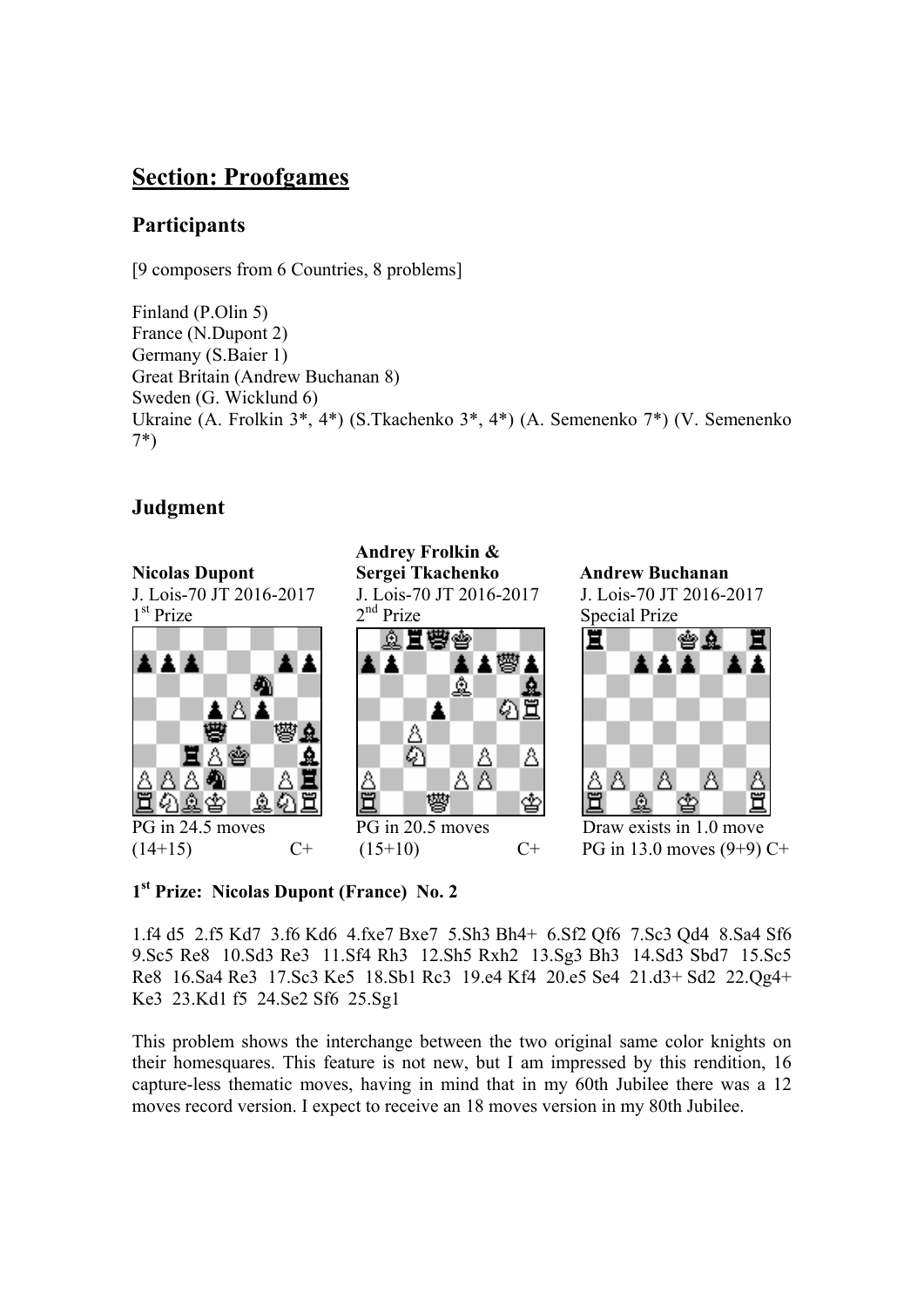### **2nd Prize: Andrey Frolkin & Sergei Tkachenko (Ukraine) No. 3**

1.d4 Sc6 2.Bf4 Se5 3.dxe5 Sf6 4.exf6 d5 5.fxg7 Bg4 6.gxh8=Q Bf3 7.gxf3 c5 8.Bh3 c4 9.Be6 c3 10.Sh3 cxb2 11.c4 Rc8 12.Sc3 b1=S 13.O-O Sd2 14.Kh1 Se4 15.Rg1 Sf6 16.Rg5 Sg8 17.Rh5 Bh6 18.Qg7 Sf6 19.Sg5 Sd7 20.h3 Sb8 21.Bxb8

"As times goes by". This is the third step in a construction started in the year 2003 (Reto Aschwanden, Problemesis 34 08/2003), followed in 2014 by Osorio & Lois, Die Schwalbe.... and ending with the present version. The basic feature is "Knight Pronkin on both thematic squares". The Aschwanden version included a visible promotee, the Osorio-Lois version reached the contents without an obstrusive force and the present version shows a visible promotee again, but succeding in getting the "Phantom" condition for the thematic piece (it is finally captured on a thematic square). The Phantom condition is a very deep feature for such a thematic piece.

### **Special Prize: Andrew Buchanan (Great Britain) No. 8**

Author's Solution: 14.Rb1 Rg1 reaches the position after 10.0 for the third time, drawing the game.

Moves are: 1.Sf3 b5 2.Sd4 Bb7 3.Sxb5 Bxg2 4.Sxa7 Sc6 5.Sxc6 Bxf1 6.Sxd8 Bxe2 7.Sxf7 Bxd1 8.Sh6 Bxc2 9.Sxg8 Bxb1 10.Rxb1 Rxg8 11.Ra1 Rh8 12.Rb1 Rg8 13.Ra1 Rh8

The problem is well explained by the author:

"The position at 10.0 is SPG in 10.0. Following this, only the two rooks which have moved can move, to avoid disrupting the remaining castling rights.

Validation cases:

(1) Show that E is indeed a unique SPG in 10.0. Observe that the unique solution does not repeat a position for the third time until 14.0.

(2) Show that E has no solutions in a smaller number of moves. (Checking 8.5, 9.0 & 9.5 is sufficient.)

(3) Show that D cannot be reached even non-uniquely in 9.0 moves or less.

(4) Show that none of the 6 positions after a single reversible White move from D can be reached even non-uniquely in 9.5 moves or less.

(5) Show that none of the other 6x11-1=65 positions after 1.0 reversible moves from D can be reached even non-uniquely in 10.0 moves or less. (In fact (5) implies (4) implies (3)) In the context of the condition "draw in 1.0", the problem is indeed SPG. "PG" would incorrectly suggest that a shorter solution exists". An excellent problem.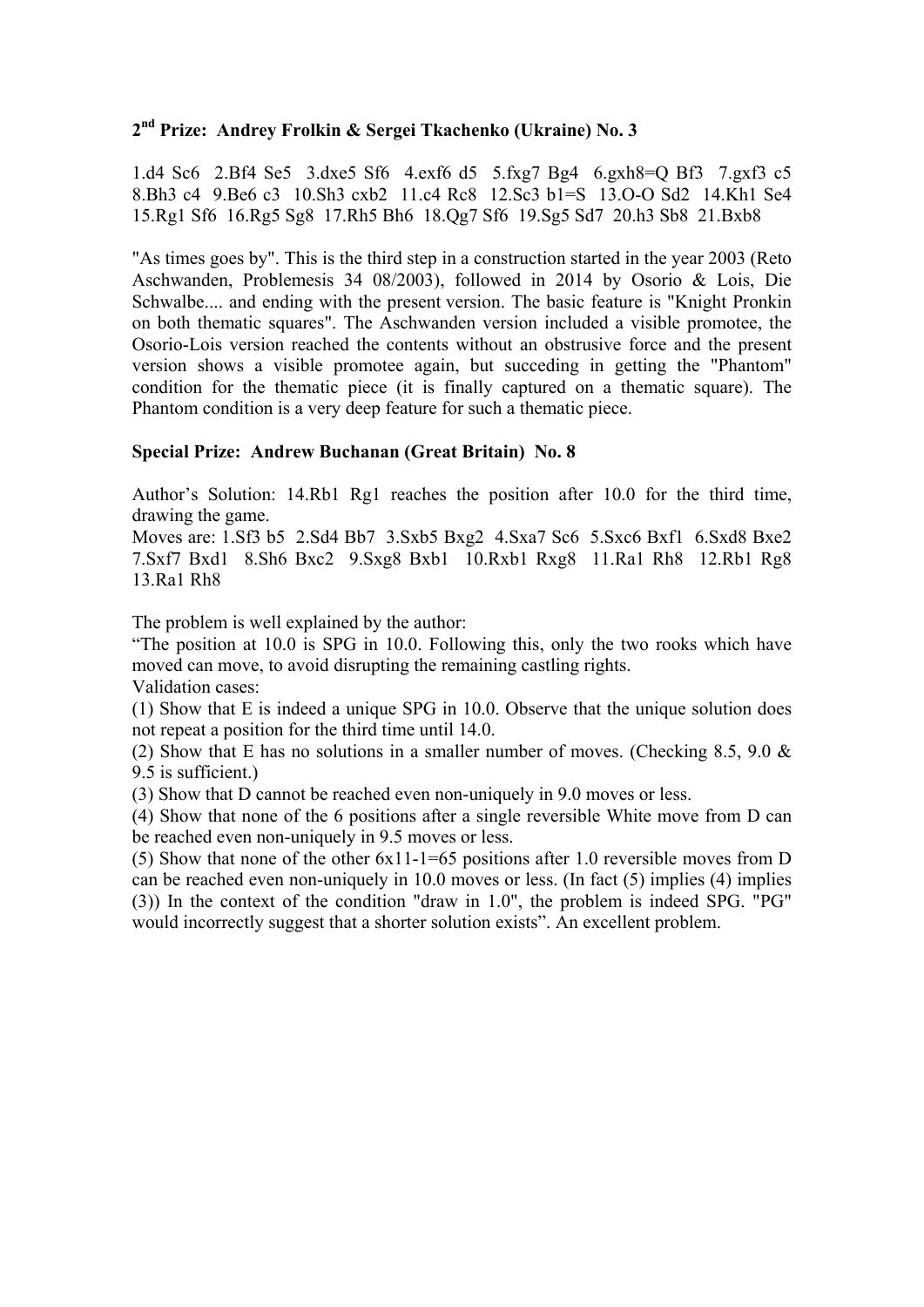![](_page_19_Picture_0.jpeg)

 **Honorable Mention: Silvio Baier (Germany) No. 1** 

1.e4 a6 2.Bb5 axb5 3.h4 Ta6 4.h5 Tf6 5.h6 Sc6 6.hxg7 h5 7.a4 h4 8.a5 h3 9.a6 h2 10.a7 Th3 11.a8=S Sa7 12.Sb6 cxb6 13.e5 Qc7 14.e6 Kd8 15.exf7 e5 16.g4 Se7 17.g8=B Bh6 18.f8=S e4 19.Bc4 e3 20.Bf1 e2 21.Sg6 exf1=S 22.Se5 Se3 23.Sc6+ dxc6 24.g5 Be6 25.g6 Bb3 26.g7 Sg6 27.g8=B Qg7 28.Bc4 Sd5 29.Bf1 Sc7 30.Se2 Sa8 31.Rg1 h1=R 32.Rg2 Rxf1+

This problem shows a well-known combination (Ceriani-Frolkin with two white knights and Pronkin with two white bishops). The new features are, that the two Pronkins are connected to only one original bishop  $=$  both on the same place, and that both bishops are captured afterwards. The last move must be Rg/h1:f1+.

### **Commendation without order**

### **Commendation: Andrey Frolkin & Sergei Tkachenko (Ukraine) No. 4**

1.f4 h5 2.f5 h4 3.f6 h3 4.fxe7 f5 5.exd8=S Bc5 6.a4 Ke7 7.a5 Kd6 8.a6 Se7 9.axb7 Rxd8 10.bxa8=S Bb7 11.Sxc7 Bd5 12.Se6 Sbc6 13.Sxd8 Sxd8 Sequence of four captures on a same square (5.e7xd8=S / 9. ... Rh8xSd8 / 13.Se6xRd8 / 13. … Sc6xSd9). Of the four pieces captured on d8, two are white promoted knights, including one Schnoebelen knights.